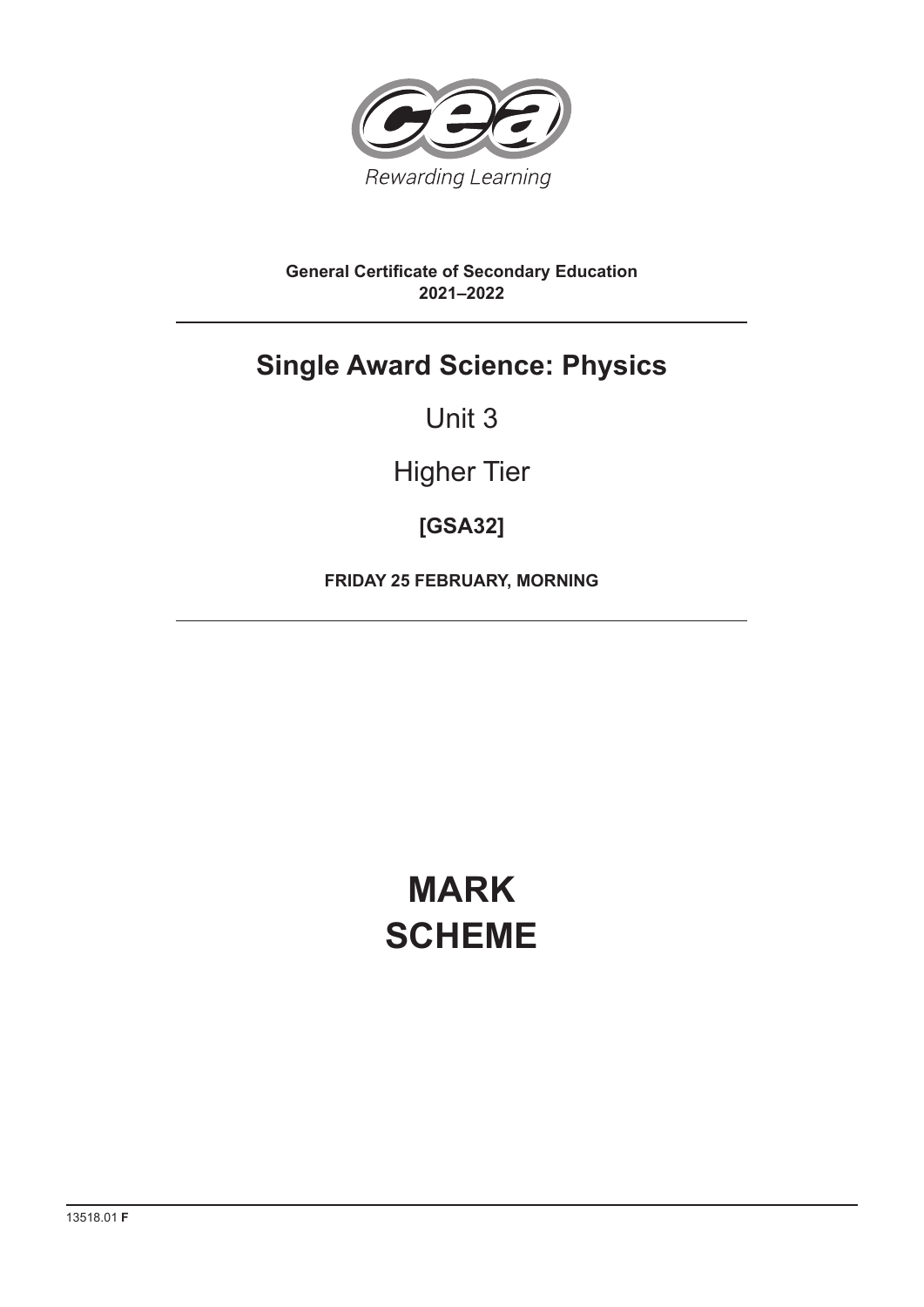#### **General Marking Instructions**

#### *Introduction*

Mark schemes are intended to ensure that the GCSE examinations are marked consistently and fairly. The mark schemes provide markers with an indication of the nature and range of candidates' responses likely to be worthy of credit. They also set out the criteria which they should apply in allocating marks to candidates' responses.

#### *Assessment objectives*

Below are the assessment objectives for GCSE Single Award Science

Candidates must:

- AO1 Demonstrate knowledge and understanding of scientific ideas, scientific techniques and procedures;
- AO2 Apply knowledge, skills and understanding of scientific ideas, scientific enquiry, techniques and procedures; and
- **AO3** Analyse information and ideas to interpret and evaluate; make judgements and draw conclusions; develop and improve experimental procedures.

#### *Quality of candidates' responses*

In marking the examination papers, examiners should be looking for a quality of response reflecting the level of maturity which may reasonably be expected of a 16-year-old which is the age at which the majority of candidates sit their GCSE examinations.

#### *Flexibility in marking*

Mark schemes are not intended to be totally prescriptive. No mark scheme can cover all the responses which candidates may produce. In the event of unanticipated answers, examiners are expected to use their professional judgement to assess the validity of answers. If an answer is particularly problematic, then examiners should seek the guidance of the Supervising Examiner.

#### *Positive marking*

Examiners are encouraged to be positive in their marking, giving appropriate credit for what candidates know, understand and can do rather than penalising candidates for errors or omissions. Examiners should make use of the whole of the available mark range for any particular question and be prepared to award full marks for a response which is as good as might reasonably be expected of a 16-year-old GCSE candidate.

#### *Awarding zero marks*

Marks should only be awarded for valid responses and no marks should be awarded for an answer which is completely incorrect or inappropriate.

#### *Marking Calculations*

In marking answers involving calculations, examiners should apply the 'own figure rule' so that candidates are not penalised more than once for a computational error.

#### *Types of mark schemes*

Mark schemes for tasks or questions which require candidates to respond in extended written form are marked on the basis of levels of response which take account of the quality of written communication.

Other questions which require only short answers are marked on a point for point basis with marks awarded for each valid piece of information provided.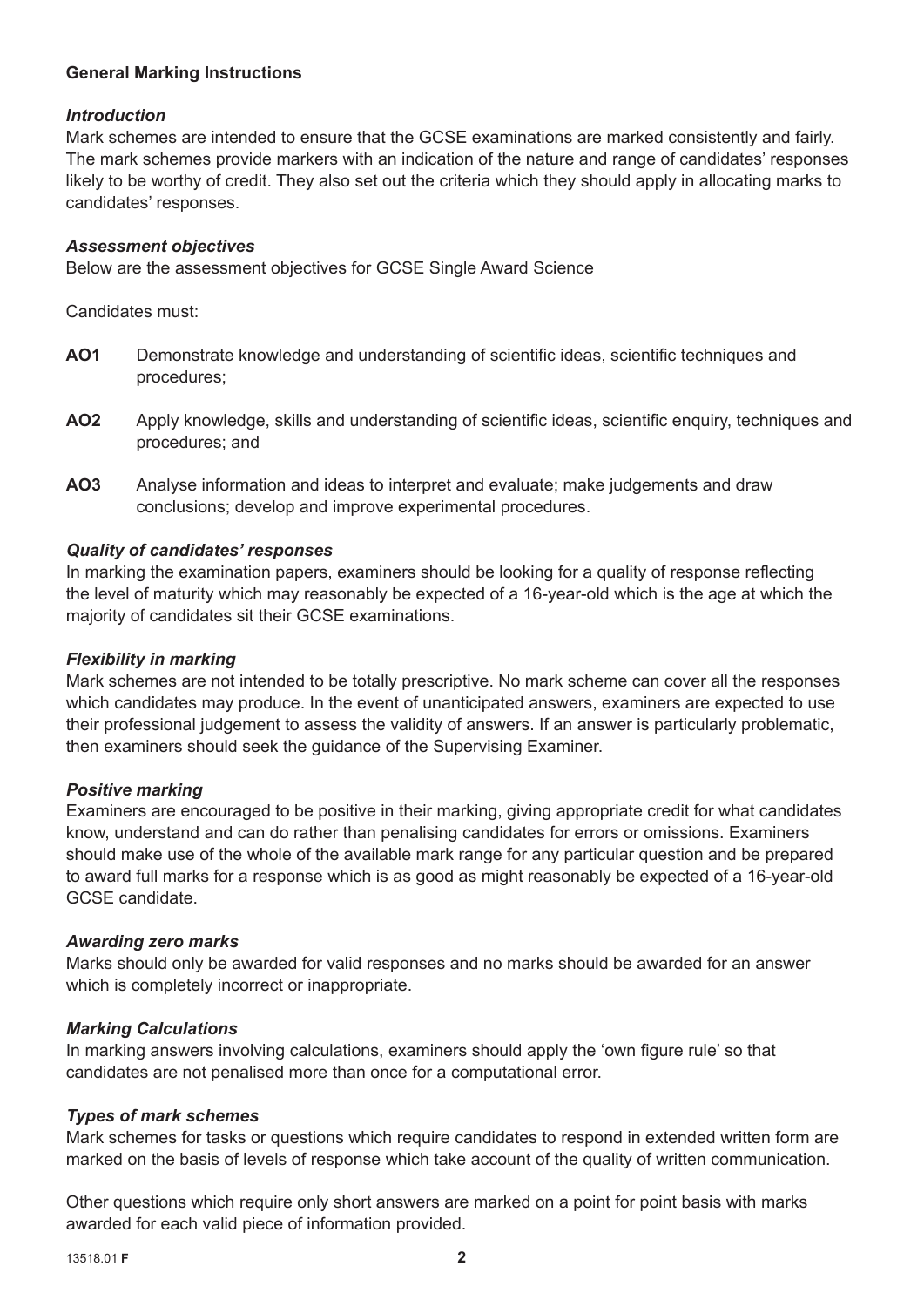### *Levels of response*

Tasks and questions requiring candidates to respond in extended writing are marked in terms of levels of response. In deciding which level of response to award, examiners should look for the 'best fit' bearing in mind that weakness in one area may be compensated for by strength in another. In deciding which mark within a particular level to award to any response, examiners are expected to use their professional judgement. The following guidance is provided to assist examiners.

- *Threshold performance:* Response which just merits inclusion in the level and should be awarded a mark at or near the bottom of the range.
- **Intermediate performance:** Response which clearly merits inclusion in the level and should be awarded a mark at or near the middle of the range.
- **High performance:** Response which fully satisfies the level description and should be awarded a mark at or near the top of the range.

#### *Quality of written communication*

Quality of written communication is taken into account in assessing candidates' responses to all tasks and questions that require them to respond in extended written form. These tasks and questions are marked on the basis of levels of response. The description for each level of response includes reference to the quality of written communication.

For conciseness, quality of written communication is distinguished within levels of response as follows:

- Level 1: Quality of written communication is basic.
- Level 2: Quality of written communication is good.
- Level 3: Quality of written communication is excellent.

In interpreting these level descriptions, examiners should refer to the more detailed guidance provided below:

Level 1 (Basic): The candidate makes only a limited selection and use of an appropriate form and style of writing. The organisation of material may lack clarity and coherence. There is little use of specialist vocabulary. Presentation, spelling, punctuation and grammar may be such that intended meaning is not clear.

**Level 2 (Good):** The candidate makes a reasonable selection and use of an appropriate form and style of writing. Relevant material is organised with some clarity and coherence. There is some use of appropriate specialist vocabulary. Presentation, spelling, punctuation and grammar are sufficiently competent to make meaning clear.

Level 3 (Excellent): The candidate successfully selects and uses the most appropriate form and style of writing. Relevant material is organised with a high degree of clarity and coherence. There is widespread and accurate use of appropriate specialist vocabulary. Presentation, spelling, punctuation and grammar are of a sufficiently high standard to make meaning clear.

#### **COVID-19 Context**

Given the unprecedented circumstances presented by the COVID-19 public health crisis, senior examiners, under the instruction of CCEA awarding organisation, are required to train assistant examiners to apply the mark scheme in case of disrupted learning and lost teaching time. The interpretation and intended application of the mark scheme for this examination series will be communicated through the standardising meeting by the Chief or Principal Examiner and will be monitored through the supervision period. This paragraph will apply to examination series in 2021–2022 only.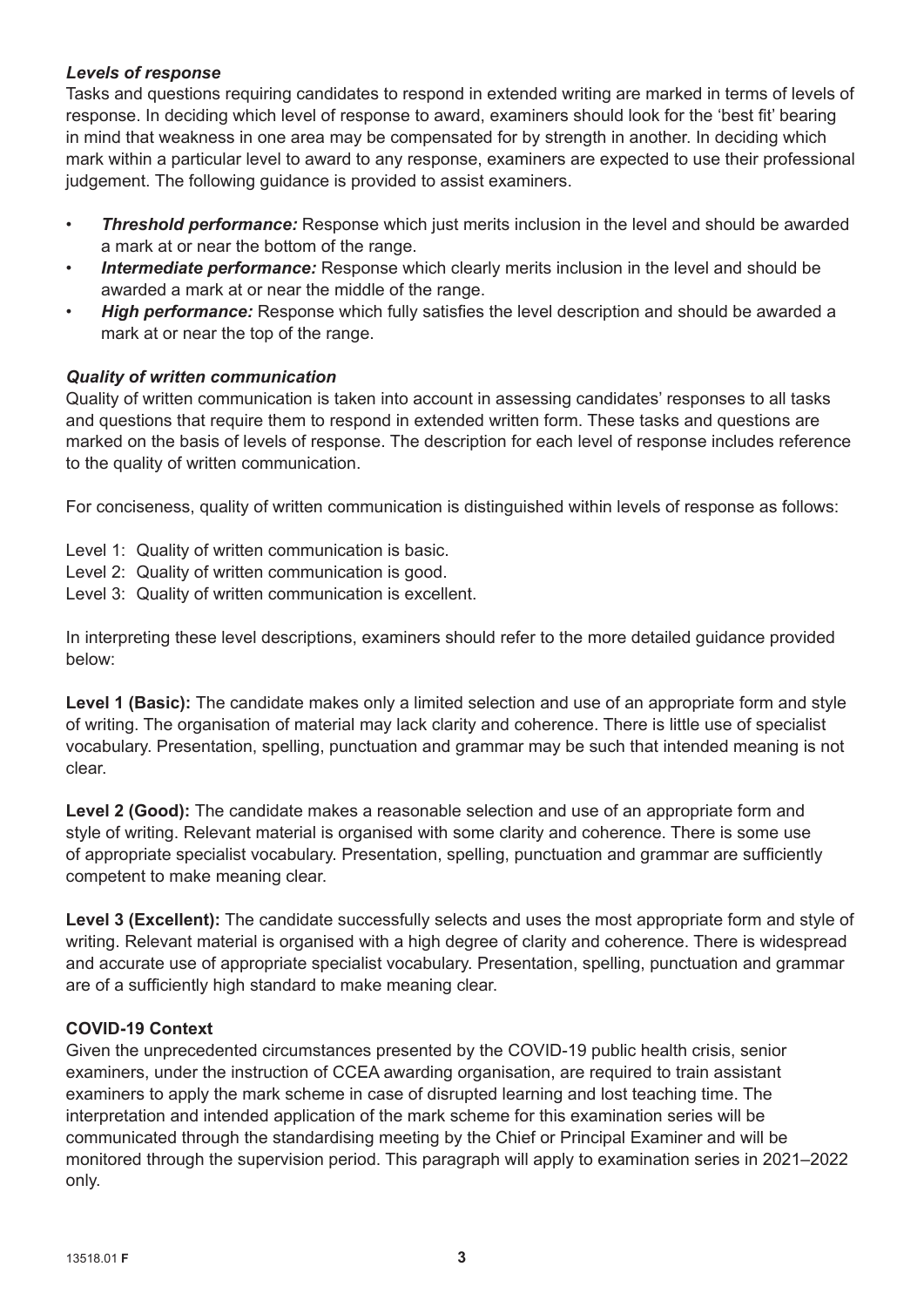| 1            | (a) | Neutral                                                                                                            | $[1]$ | <b>AVAILABLE</b><br><b>MARKS</b> |
|--------------|-----|--------------------------------------------------------------------------------------------------------------------|-------|----------------------------------|
|              | (b) | <b>Brown</b>                                                                                                       | $[1]$ |                                  |
|              | (c) | Too much current [1]<br>wire melts and breaks [1]                                                                  | $[2]$ |                                  |
|              | (d) | Cable grip/plastic cover/earth wire                                                                                | $[1]$ | 5                                |
| $\mathbf{2}$ |     | (a) More sheets of paper means less voltage produced                                                               | $[1]$ |                                  |
|              | (b) | Anomalous<br>(i)                                                                                                   | $[1]$ |                                  |
|              |     | Repeat and average/discard the result<br>(ii)                                                                      | $[1]$ |                                  |
|              | (c) | Any one from:<br>same light/power sources<br>$\bullet$<br>same distance between light and solar cells<br>$\bullet$ | $[1]$ | 4                                |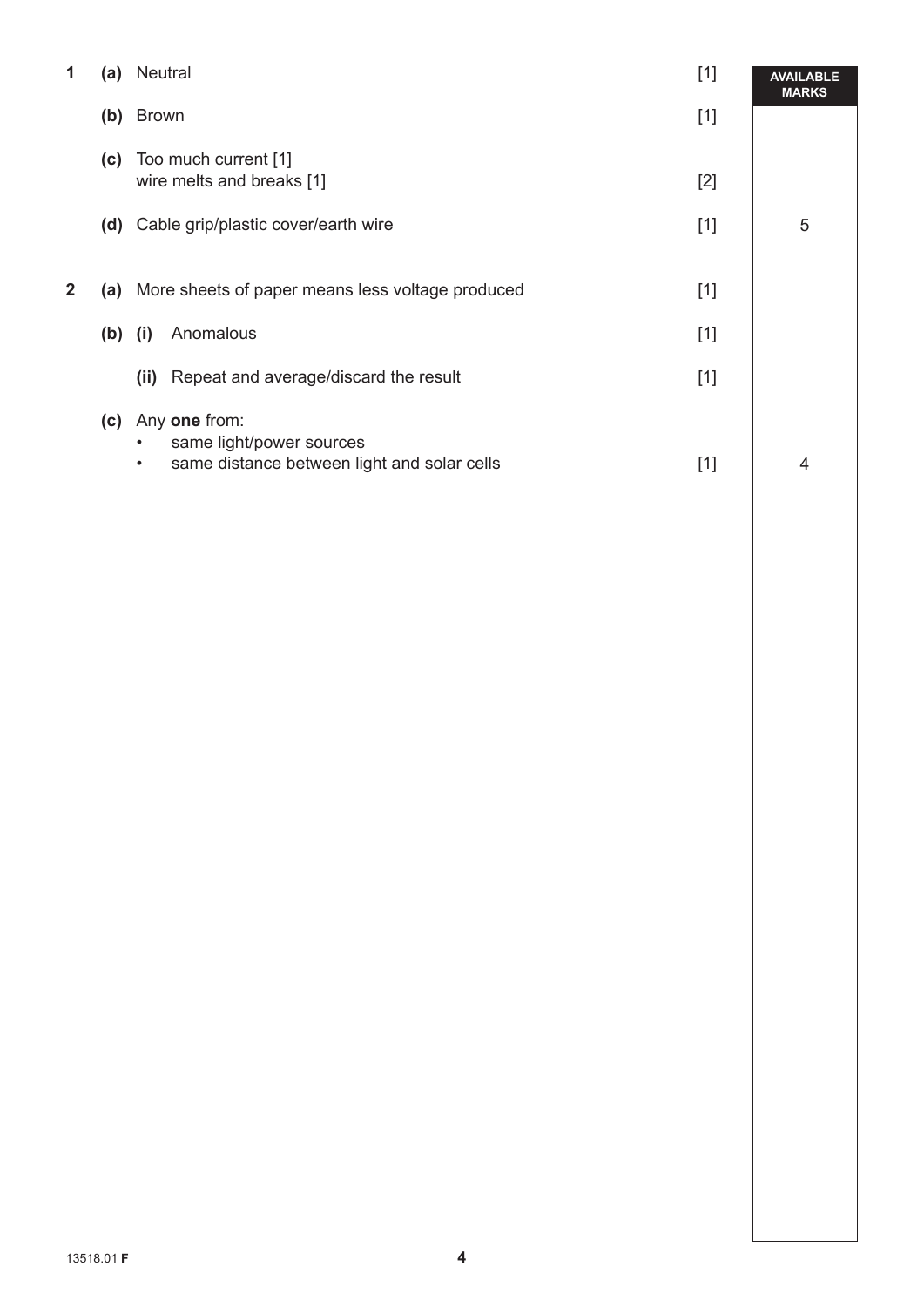#### **3 (a) Indicative content**

- Sun is our star
- Sun/star at centre/planets orbit the Sun
- 8 planets in our solar system
- name of 2 planets
- comparison of planet's location
- moon/asteroids/comets
- moons orbit planets
- gravity keeps planets in orbit

|    | <b>Response</b>                                                                                                                                                                                                                                                                                         | <b>Mark</b>   |
|----|---------------------------------------------------------------------------------------------------------------------------------------------------------------------------------------------------------------------------------------------------------------------------------------------------------|---------------|
| A  | Candidates must use appropriate specialist terms throughout to<br>describe fully the structure of the Solar System (using at least<br>6 of the above points). They use good spelling, punctuation and<br>grammar and the form and style are of a high standard.                                         | $[5]$ - $[6]$ |
| B  | Candidates use some appropriate specialist terms to partially<br>describe the structure of the Solar System (using 4 or 5 of the<br>above points). They use satisfactory spelling, punctuation and<br>grammar and the form and style are of a satisfactory standard.                                    | [3]–[4]       |
| C. | Candidates describe the structure of the Solar System (using<br>1 to 3 of the above points). However, these are not in a logical<br>sequence. They use limited spelling, punctuation and grammar<br>and they have made little use of specialist terms. The form and<br>style are of a limited standard. | $[1]-[2]$     |
| D  | Response not worthy of credit.                                                                                                                                                                                                                                                                          | [0]           |
|    |                                                                                                                                                                                                                                                                                                         | [6]           |

- **(b)**  $25 10/15 \times 80$  [1] 1200 [1] [2]
- **4** (a) (i) As time increases, temperature of flask decreases [1] **(ii)** Flask B cools slower [1] **(iii)** A as dark matt is the best emitter [1]  **(b) (i)** Convection [1] **(ii)** Copper is a good conductor of heat [1]

8

**AVAILABLE MARKS**

5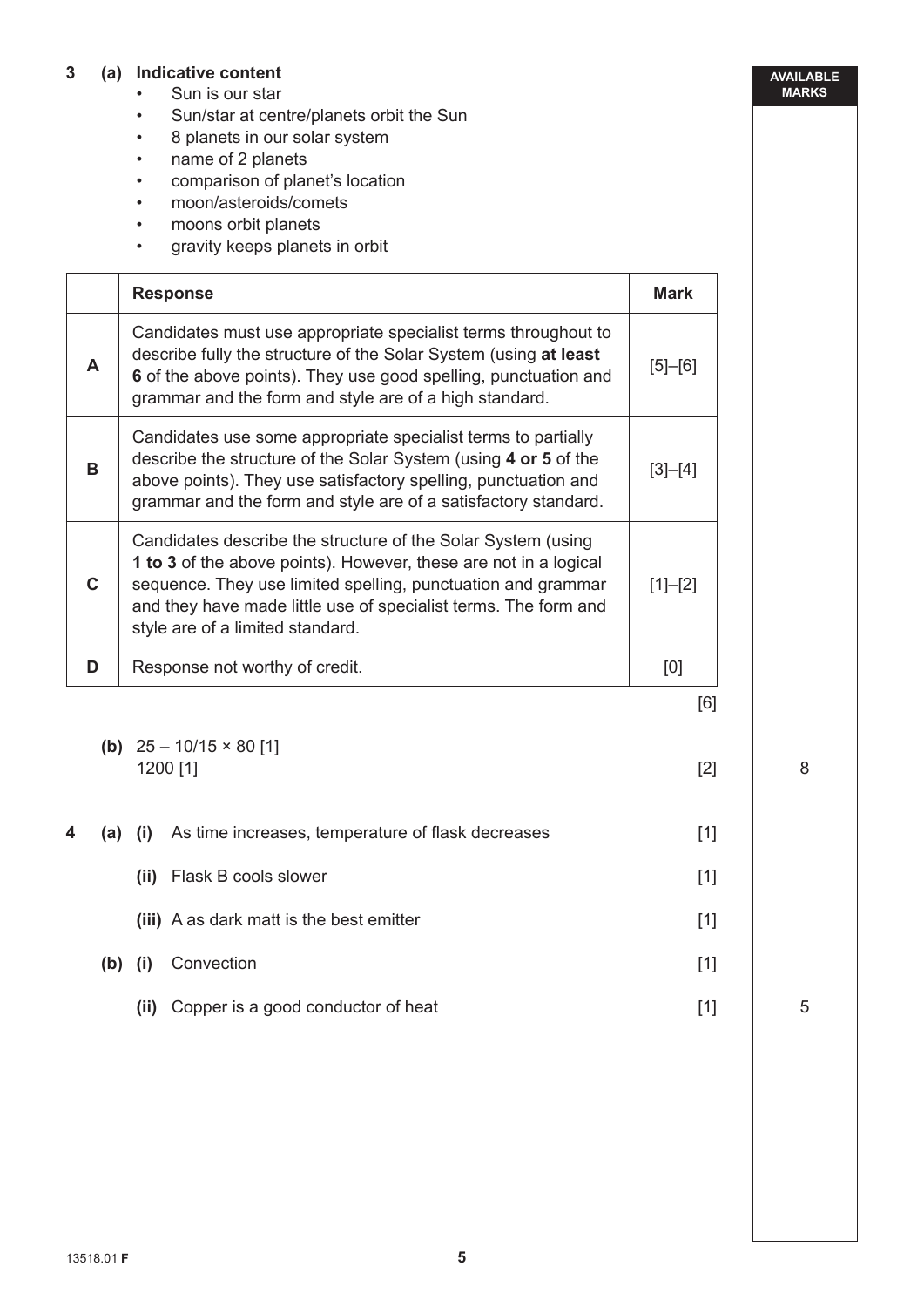| 5 | (a)       | (i)                                  | 2 <sub>m</sub>                                                                                      | $[1]$ | <b>AVAILABLE</b><br><b>MARKS</b> |
|---|-----------|--------------------------------------|-----------------------------------------------------------------------------------------------------|-------|----------------------------------|
|   |           | (ii)                                 | Horizontal line across grid from top of <b>B</b>                                                    | $[1]$ |                                  |
|   |           |                                      | (iii) $\frac{10}{3}$ = 3.33 [1]                                                                     |       |                                  |
|   |           |                                      | 3.3 [2]                                                                                             | $[2]$ |                                  |
|   |           |                                      | (iv) Toy C is slower/toy A is faster                                                                | $[1]$ |                                  |
|   | $(b)$ (i) |                                      | Each year the number of drivers caught speeding increases                                           | $[1]$ |                                  |
|   |           | (ii)                                 | Speed bumps                                                                                         | $[1]$ |                                  |
|   | $(c)$ (i) |                                      | Rougher surface creates more friction [1]<br>more friction means a lower braking distance [1]       | $[2]$ |                                  |
|   |           | (ii)                                 | No effect                                                                                           | $[1]$ |                                  |
|   |           |                                      | (iii) Speed                                                                                         | $[1]$ | 11                               |
| 6 | (a)       | (i)                                  | Wool                                                                                                | $[1]$ |                                  |
|   |           |                                      | (ii) $\frac{48}{60}$ [1]                                                                            |       |                                  |
|   |           |                                      | 80% [2]                                                                                             | $[2]$ |                                  |
|   | $(b)$ (i) |                                      | 5 cm                                                                                                | $[1]$ |                                  |
|   |           | (ii)                                 | 3 cm                                                                                                | $[1]$ |                                  |
|   |           |                                      | (c) Vibrate [1]<br>parallel to the wave direction [1]                                               | $[2]$ |                                  |
|   |           |                                      | (d) Energy/microwaves absorbed by water molecules [1]                                               |       |                                  |
|   |           |                                      | molecules vibrate faster [1]<br>friction between molecules produces heat [1]                        | $[3]$ | 10                               |
| 7 |           | (a) $A = step up$<br>$B = step down$ |                                                                                                     | $[1]$ |                                  |
|   |           |                                      | (b) Voltage is increased [1]<br>current is reduced [1]<br>less energy/heat lost in transmission [1] | $[3]$ | 4                                |
|   |           |                                      |                                                                                                     |       |                                  |
|   |           |                                      |                                                                                                     |       |                                  |
|   |           |                                      |                                                                                                     |       |                                  |